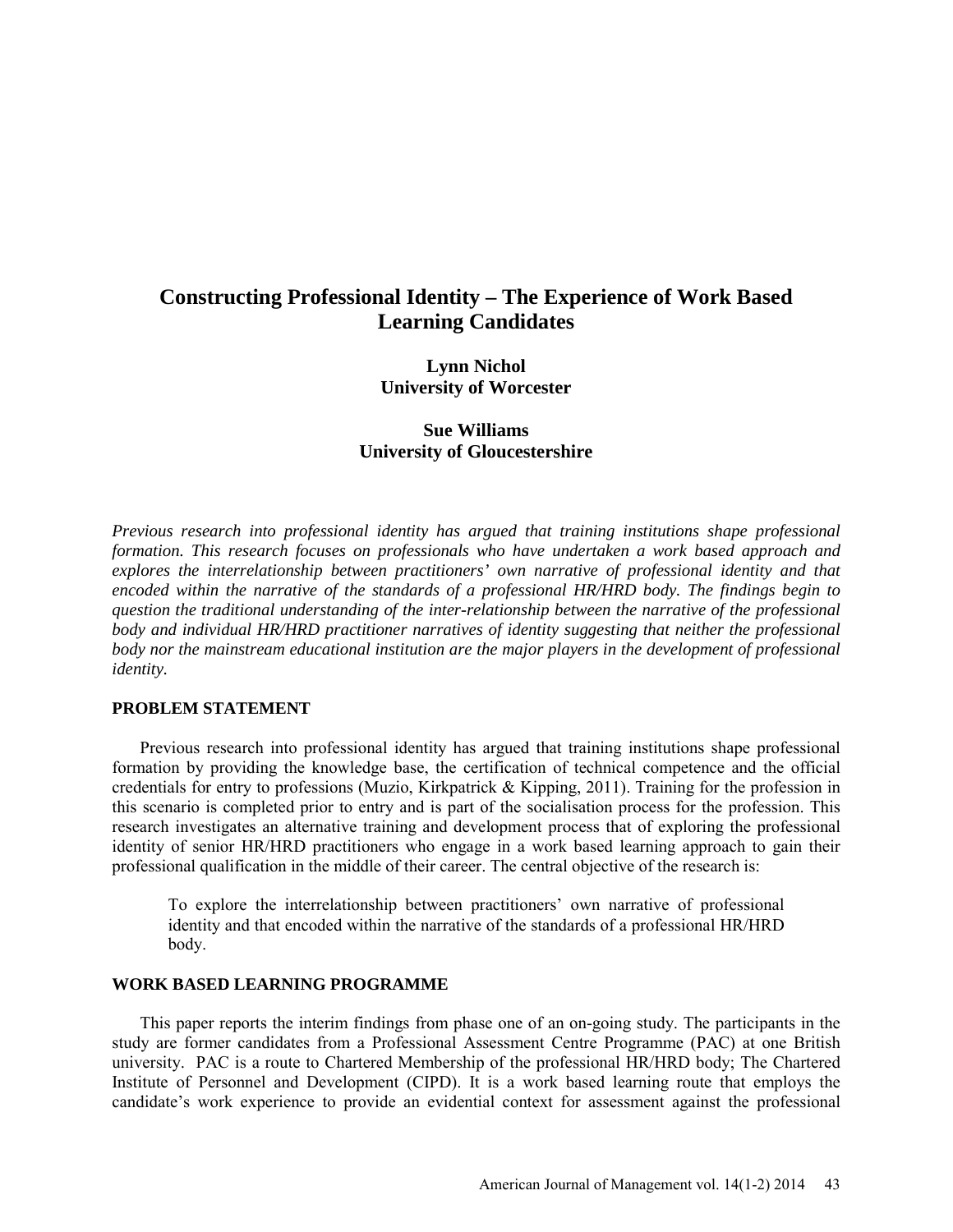standards of CIPD. Attendance at formal classes is not part of the programme, an adviser meets regularly with the candidate throughout the process to discuss their evidence and facilitate reflection on the candidate's work based experience and the HR/HRD knowledge base. Students are assessed by a face-toface professional discussion.

#### **PROFESSIONAL IDENTITY**

Traditionally research exploring professional identity in the US and UK has focused on redefining professional boundaries, particularly with the advent of new public service management (Bolton, 2005; Swailes, 2003). There has also been documentation of the emergence of the new commercialised professional and the tensions between the liberal and the managerially focused professions, (Noordegraaf, 2011). In criticising the dominance of these approaches, authors have begun to develop an alternative strand of work that explores the influence of the organisational context on identify (Faulconbridge and Muzio, 2008). It has been suggested that because of the changeability of the work environment it is no longer appropriate to define professional identity as a tripartite relationship between state, users and training institutions (Muzio, Kirkpatrick and Kipping, 2011). Baumann (2004) writes of current organisational times as creating the phenomenon of 'liquid identity', uncertain, fluid, out of which individual practitioners need to develop a sense of self, a personal view of what it means to be a professional. Pritchard and Symon (2011) describe the normative view of professionals as 'out of place in a more dynamic model of work'. They argue that the identity of a professional is not a label awarded after education and certification (Watson, 2002) but is 'an emergent, unpredictable and localized process' (p 96). Identity is constructed within and is contingent upon the local workplace. The work based learning route to professional qualification is embedded in the uncertain work place. Candidates are already experienced HR/HRD practitioners, who, in contrast to the traditional routes to professions, some years after entry to HR/HRD engage with the body of knowledge espoused by the gatekeeper to the profession, the professional body.

# **METHODOLOGY**

The research is located in the interpretivist tradition using one-to-one semi-structured interviews. Todate, seven interviews have been conducted. The participants were all working in HR/HRD. The interviews explored their own HR/HRD identity, the perception of the characteristics of an HR/HRD professional and their engagement with the work based learning programme. The researchers are currently both academic HRD tutors but both with a practitioner background prior to an academic career. Therefore the influence of a post experience professional qualification on an individual's professional persona is germane to our own teaching practises and important to the wider understanding of the role of HRD.

# **DISCUSSION**

We are reluctant to draw any firm conclusions from this research to date as we are unable to compare those who have undertaken work based and traditional routes to professional qualification without the completion of the next phases. However the interviews identify a number of experiences that provide insight into how individuals view their own identity, the contribution of work based learning and the influence of the professional body standards.

A common theme amongst the participants seems to be in seeing the qualification as a way of confirming expertise and building confidence. This confidence boost theme resonates strongly throughout the interviews. The participants identified that through undertaking work based learning they evaluated their professional practice formed in the organisational context, against the theoretical models of HR and the professional body's standards thereby self-validating their own practice.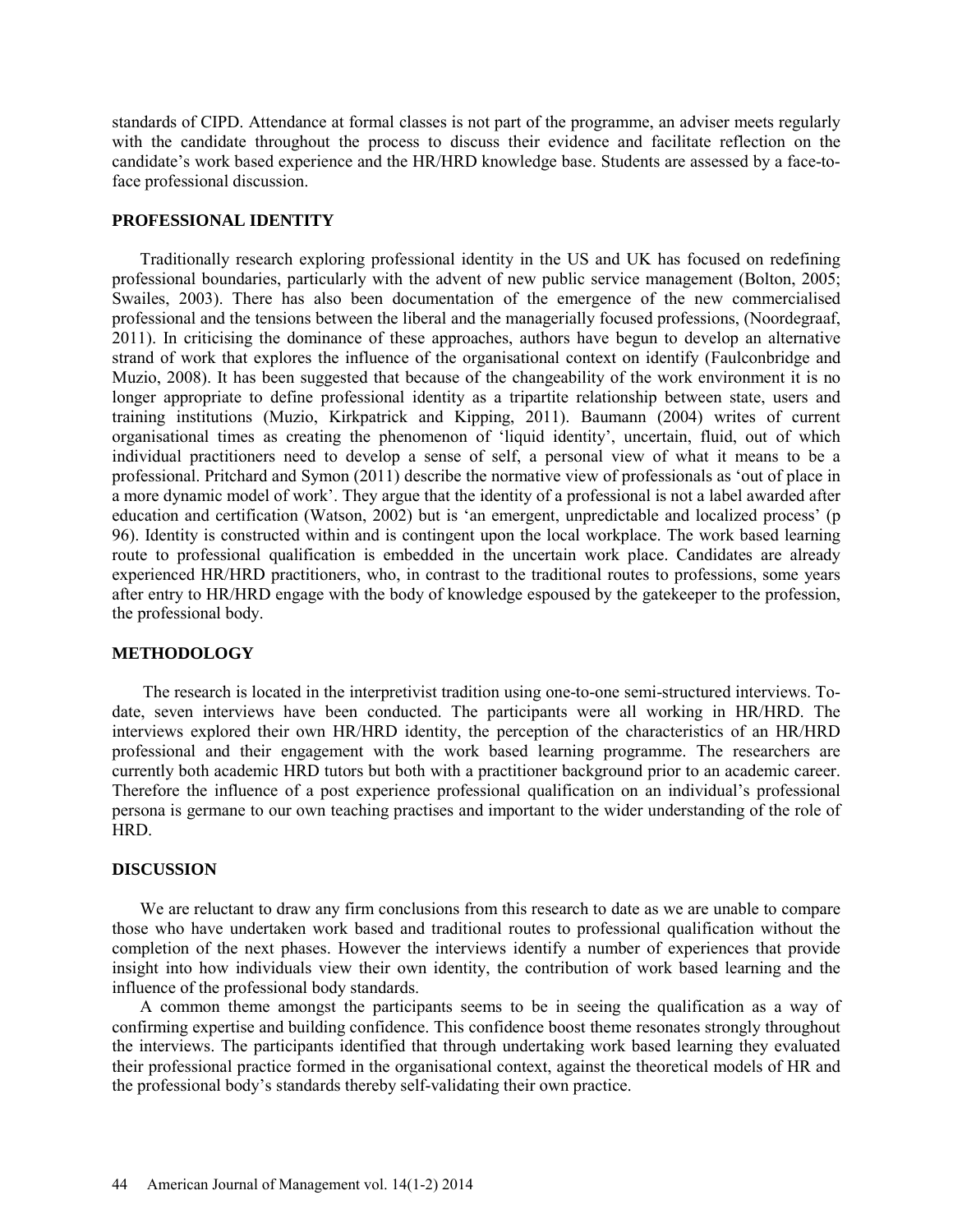Often the participants wanted to demonstrate that their expertise was comparable with their colleagues who had studied through the conventional pre-work experience route. Given the criticism and concern about the appropriateness of the traditional model of training for professionals by many authors, including Baumann (2004), Pritchard and Symons (2011) and Watson (2002) it is interesting to note that the participants perceived that the standards of the professional body were a valuable benchmark for their professional practice. Many of the participants had become involved in HR/HRD from very different career starting points and none had entered HR/HRD as a first choice career. Their formation mirrored the localised, fluid process suggested by Watson (2002) only seeking qualification once they were senior and experienced HR/HRD professionals. However local formation is not sufficient validation for the participants, who required external legitimisation of their experience through certification and selflegitismisation through reviewing their own practice and undergoing assessment. It was an opportunity to validate their experience by gaining membership of a professional body. One participant suggested that it was a way of gaining confidence that her experiences were legitimate, another described gaining her work based learning qualification as being given 'a seal of approval from the world'. It appears that although experienced HR/HRD practitioners the participants did not feel complete as a professional without the 'badge' of membership of a professional body. It is less clear whether the narrative of the professional body is more powerful than just granting a 'badge' that is valuable in difficult economic circumstances, or is strongly influential in joining with the organisational narrative to develop each practitioner's unique professional identity.

Despite developing their HR/HRD expertise in the workplace the participants had some common understandings of the characteristics essential for HR/HRD citing fairness and integrity as key attributes. Traditional models of professional formation would suggest that such shared understandings would be developed through prework education. None of the participants had taken part in formal HR/HRD education however all the participants identified specific colleagues in HR/HRD who had acted as mentors providing an alternative approach to developing professional characteristics than pre-work education.

Although sharing a common view on the ethical standpoint required in HR/HRD the participants described their role in many ways suggesting different perceptions of identity. One participant described herself as 'Queen Bee'; a sole HR practitioner in her organisation pursuing a role that is totally different from 'the role described in HR magazines'. She perceives her roles as 'paid to advise and point out the consequences if you continue down this path'. Working alone is both a structural feature of this participant's work and a way of working. She believes that the HR/HRD role should be 'slightly apart from everyone else'. She doesn't want to be 'drinking with someone one night and then having to sack them the next day'. Other participants describe their roles in different ways including change agent, strategic leader and a 'sign-post' enabling others to find solutions. In contrast to the participant who sees herself as slightly apart they emphasise the centrality of the HR/HRD role to others in the organisation. These different ideas appear to emerge from organisation context echoing Watson's (2002) view that professional identity is contingent on situation rather than educational experience.

This is further supported by the role of reflection in the PAC process. PAC candidates are required to reflect and evaluate the linkages between their own practice and the CIPD standards. The participants see reflection as central to confirming confidence in their own identity and role. For work based learning candidates consideration of the evaluation of their own practice against the standards of the professional body is a personal activity and confirmation that they have reached a professional standard. There is evidence in this research that the participants have differing roles and understandings of self, echoing Baumann's (2004) view that identity is liquid with each practitioner forming their own view of self. Participants sometimes found it difficult to locate themselves across the diverse range of standards expected by the professional body, supporting the notion that work based learning provided the opportunity for each practitioner to explore their own identity and then through the assessment make their individual and unique identity explicit to themselves.